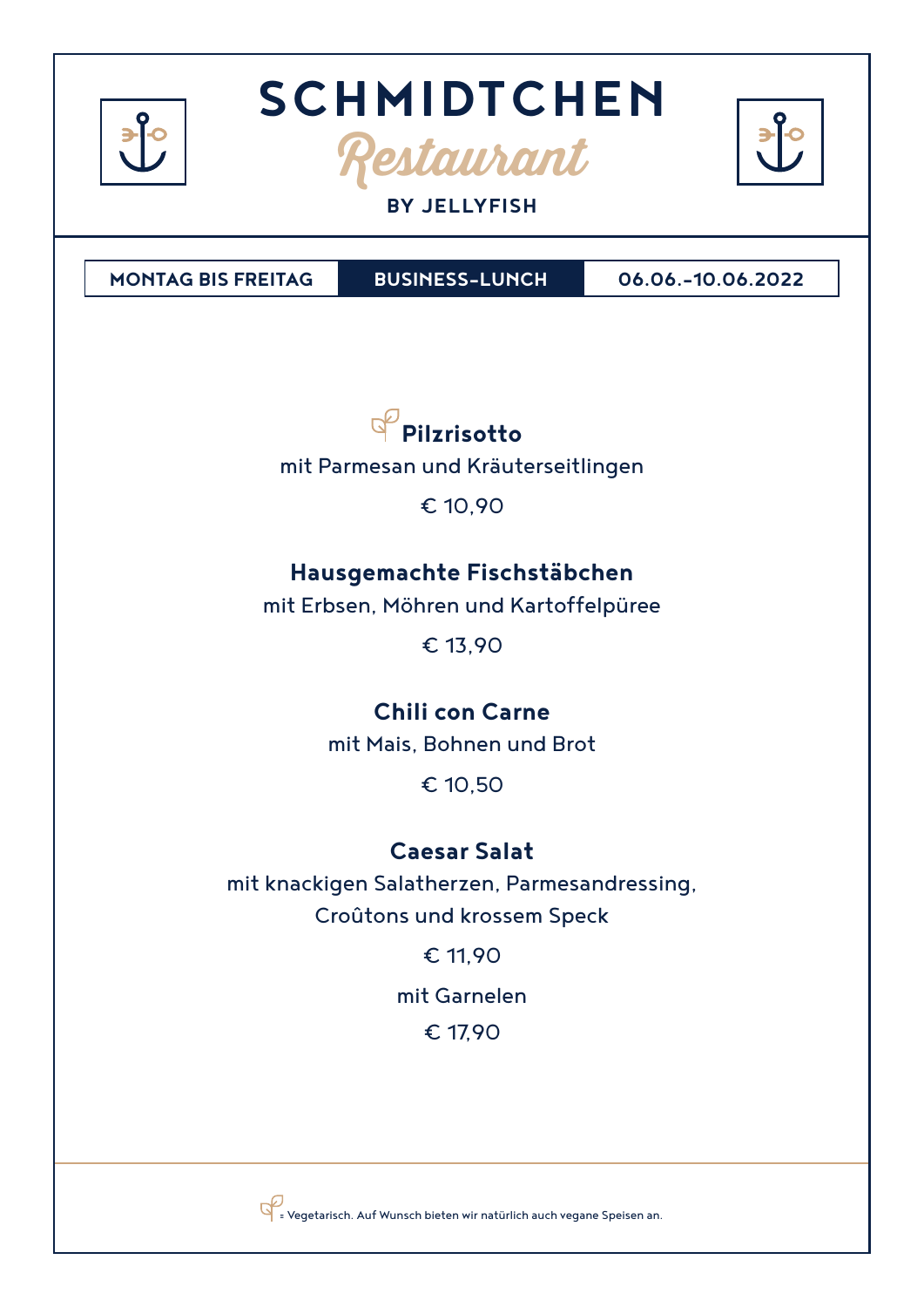

#### **BY JELLYFISH**

**MONDAY TO FRIDAY**

**BUSINESS-LUNCH 06.06.-10.06.2022**



with parmesan and king oyster mushrooms

€ 10,90

## **Homemade fish fingers**

with peas, carrots and mashed potatoes

€ 13,90

## **Chili con carne**

with corn, beans and bread

€ 10,50

## **Caesar salad**

with crispy lettuce hearts, parmesan dressing, croutons and crispy bacon

€ 11,90

with prawns

€ 17,90



 $\overline{\mathbb{S}}$  = Vegetarian. Of course, we also offer vegan dishes on request.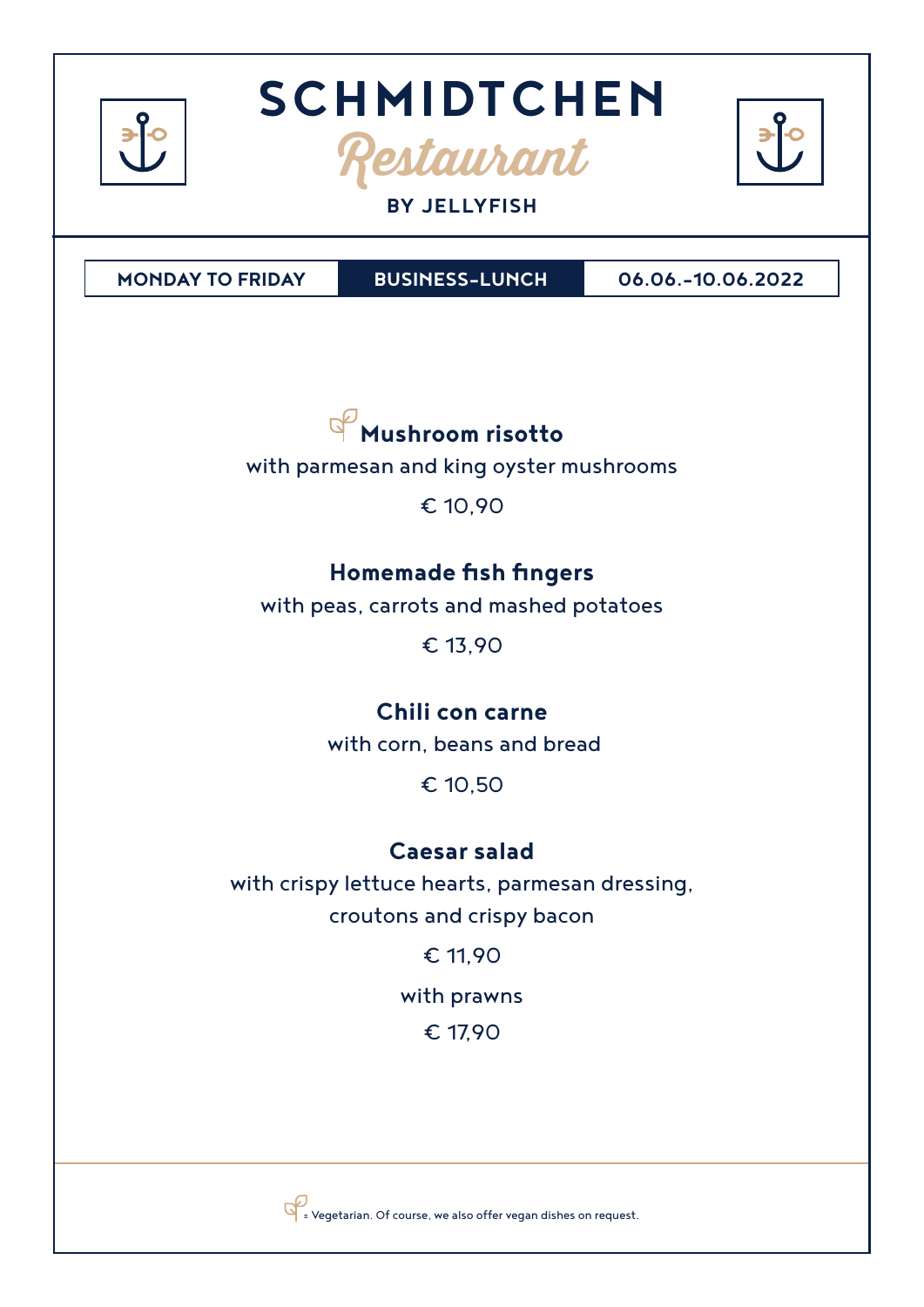

#### **BY JELLYFISH**

**MONTAG BIS FREITAG BUSINESS-LUNCH 13.06.-17.06.2022**

**Hausgemachte Gemüselasagne** 

mit Parmesan

€ 9,90

## **Garnelenrisotto**

mit Bärlauch und Parmesan

€ 14,90

## **Wiener Backhendl**

mit Kartoffel-Gurkensalat und Steirischem Kernöl

€ 11,90

### **Caesar Salat**

mit knackigen Salatherzen, Parmesandressing, Croûtons und krossem Speck

€ 11,90

mit Garnelen

€ 17,90



= Vegetarisch. Auf Wunsch bieten wir natürlich auch vegane Speisen an.